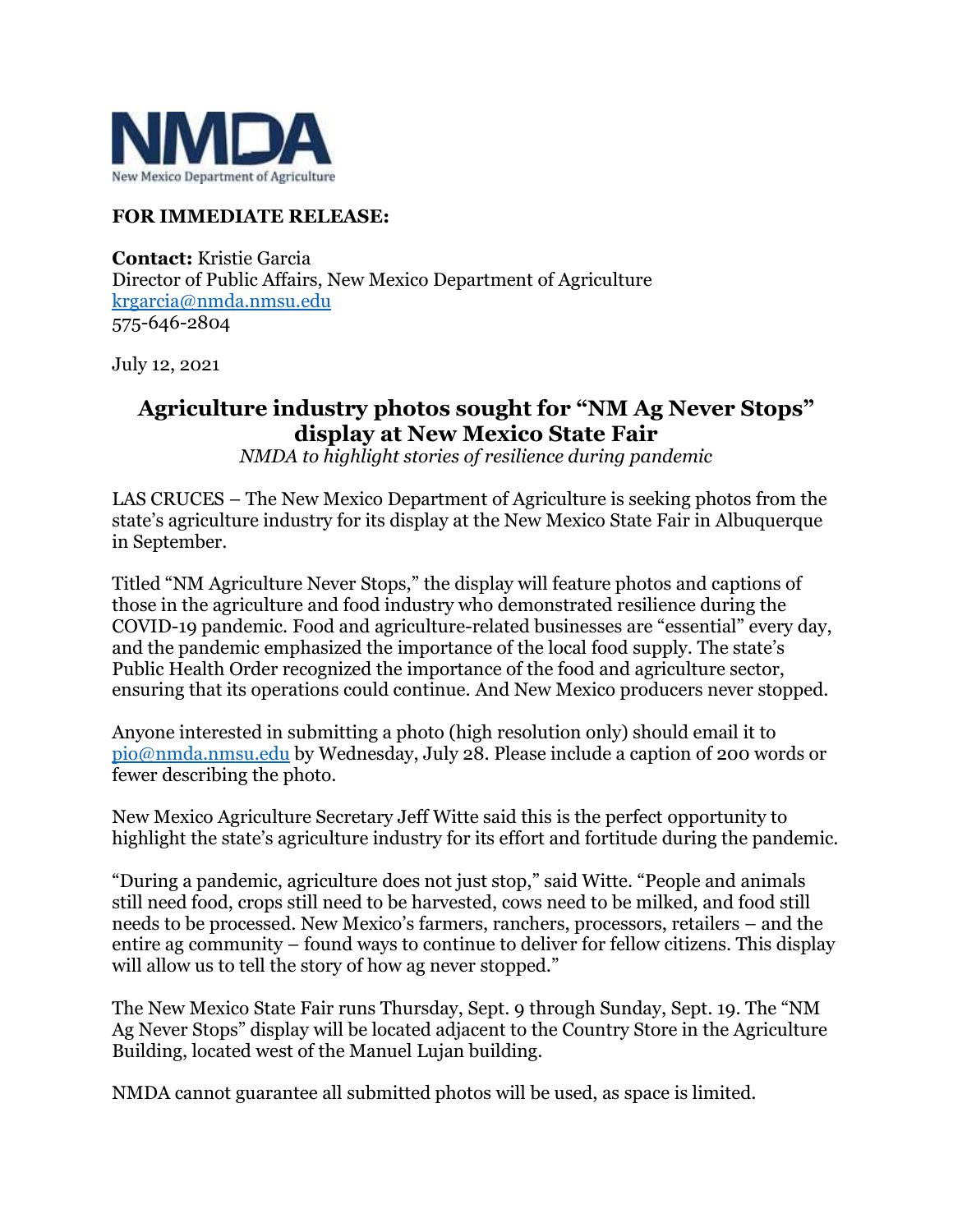For more information, please call the NMDA Marketing Division at 575-649-4929.

*###*

*The New Mexico Department of Agriculture benefits the public by promoting the viability and advancement of New Mexico agriculture and affiliated industries. The agency promotes a fair marketplace, food protection, marketing, and economic development; supports the beneficial use and conservation of natural resources; and works cooperatively with the public and private sectors. For grant cycles beginning in 2019, the agency has administered over \$1.5 million in funds to support agriculture initiatives in the state through the Specialty Crop Block Grant Program and Healthy Soil Program combined.* 

Find us at: [www.nmda.nmsu.edu](http://www.nmda.nmsu.edu/) Facebook, Twitter and Instagram: @NMDeptAg YouTube: NMDeptAg LinkedIn: New Mexico Department of Agriculture

[Haga clic aquí para la versión en español.](https://www.nmda.nmsu.edu/2021/05/se-buscan-fotos-de-la-industria-agricola-para-la-exhibicion-la-agricultura-de-nuevo-mexico-nunca-cesa-en-la-feria-estatal-de-nuevo-mexico/)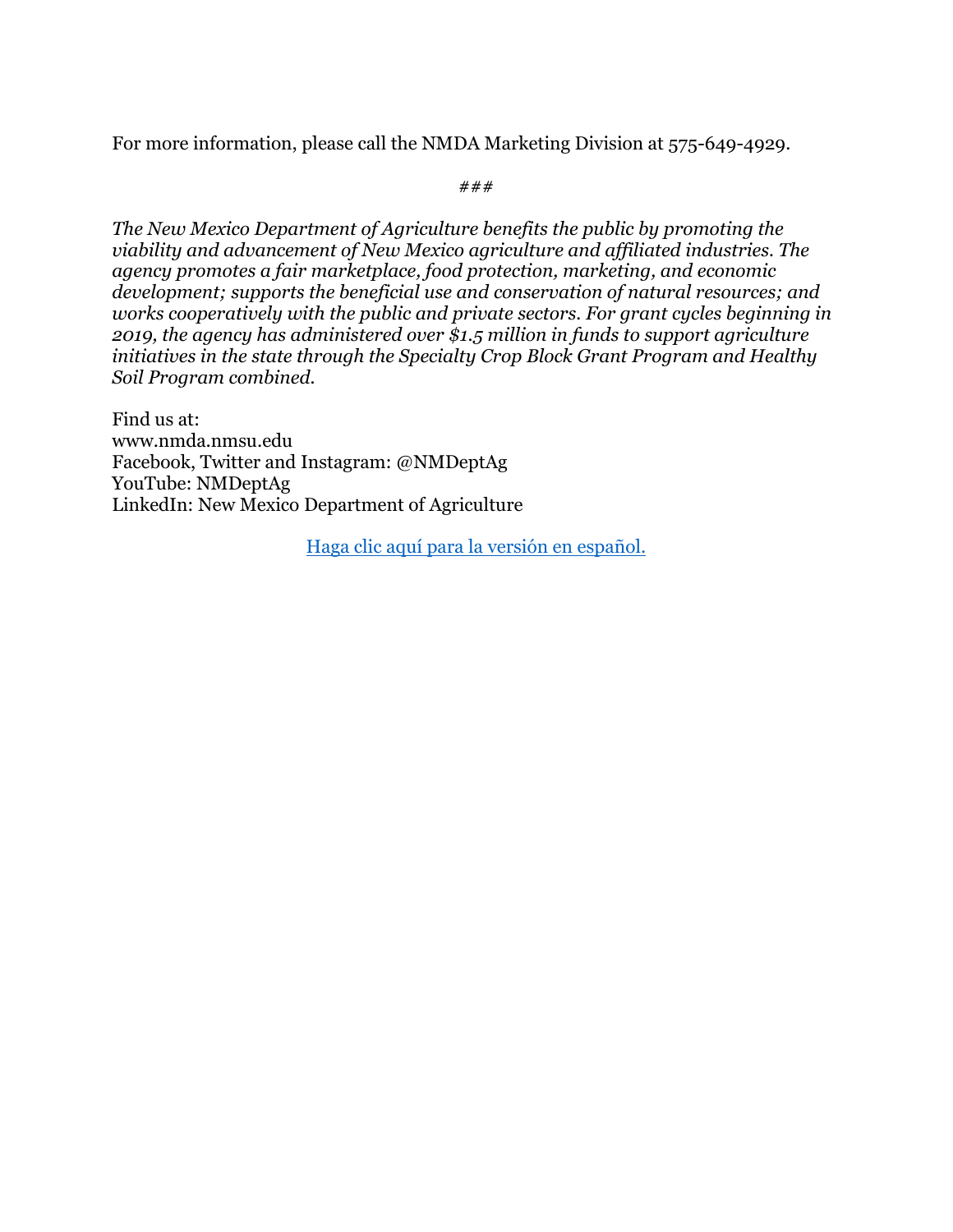

Cutline: The New Mexico Department of Agriculture seeks photos from the state's agriculture industry for its "NM Ag Never Stops" display at the 2021 New Mexico State Fair in Albuquerque in September. The 2019 display featured New Mexico export products. (Photo courtesy New Mexico Department of Agriculture)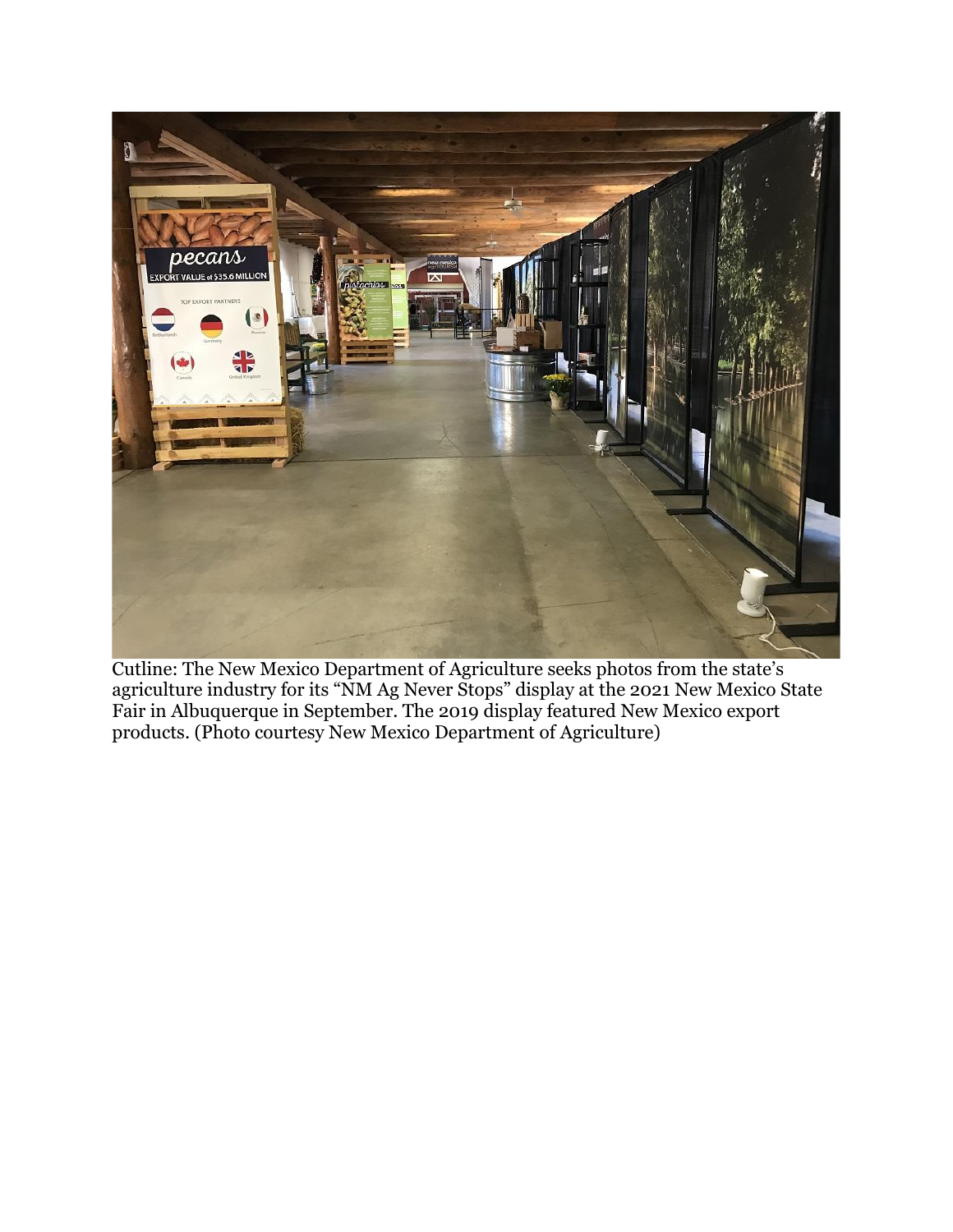

Cutline: The New Mexico Department of Agriculture (NMDA) seeks photos from the state's agriculture industry for its "NM Ag Never Stops" display at the 2021 New Mexico State Fair in Albuquerque in September. The 2018 display highlighted NMDA's domestic and international marketing efforts. (Photo courtesy New Mexico Department of Agriculture)